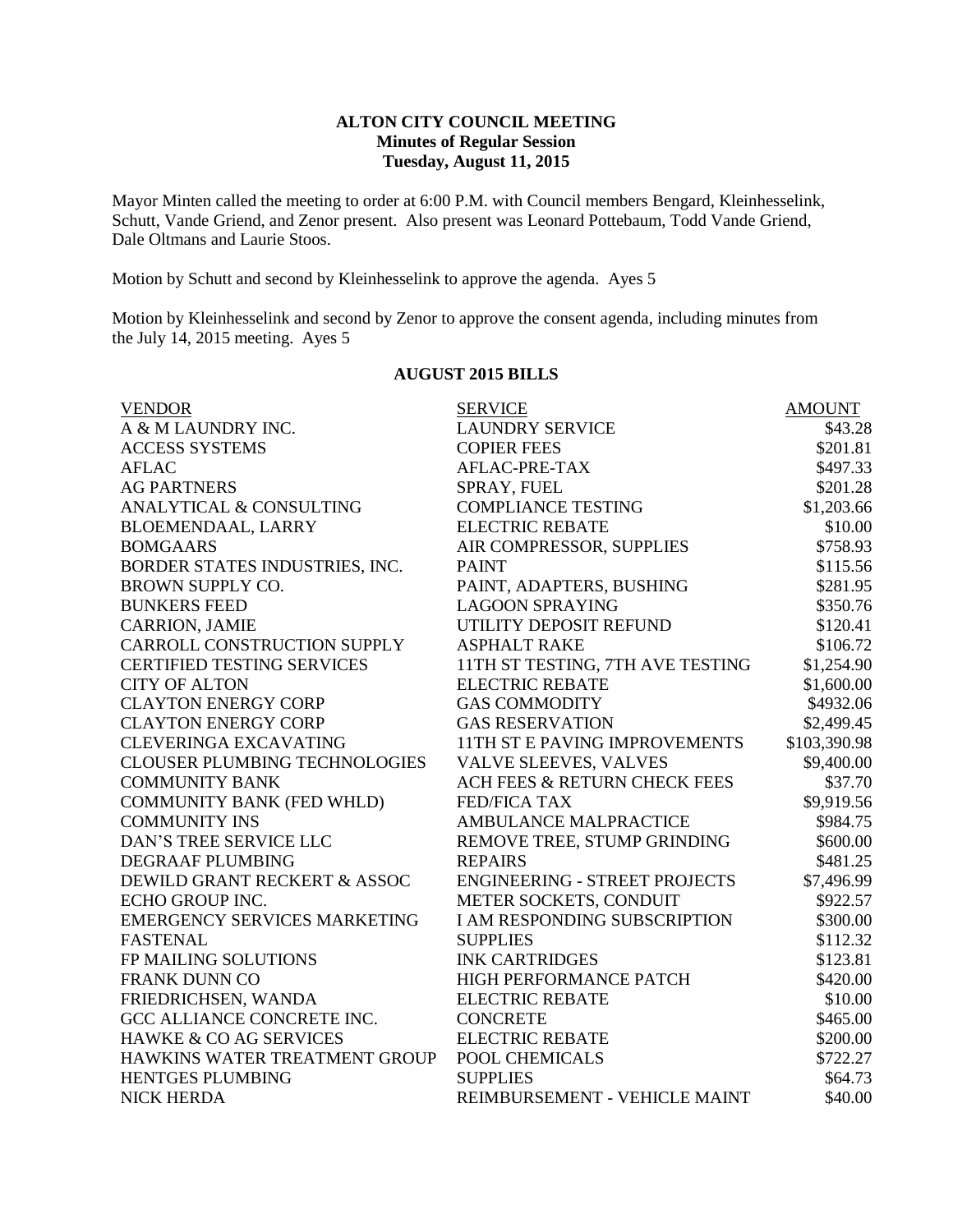| <b>WICK HUBERS</b>                     | UTILITY DEPOSIT REFUND         | \$143.60    |
|----------------------------------------|--------------------------------|-------------|
| <b>ICON AG &amp; TURF</b>              | <b>OIL FILTER</b>              | \$36.76     |
| <b>IMFOA</b>                           | <b>CERTIFICATIONS</b>          | \$100.00    |
| <b>IOWA DEPT. OF NATURAL RESOURCES</b> | PERMIT FEE, CERTIFICATION      | \$290.00    |
| <b>IOWA STATE TREASURER</b>            | <b>STATE TAX</b>               | \$1,560.00  |
| <b>IPERS COLLECTIONS</b>               | <b>IPERS</b>                   | \$5,212.58  |
| <b>KLAY LAW TRUST</b>                  | PURCHASE S. LOT 3 HEIMSTRA     | \$25,983.40 |
| KRIZ-DAVIS CO.                         | <b>TOOLS, LED FIXTURE</b>      | \$525.29    |
| KUGLER, SARAH                          | UTILITY DEPOSIT REFUND         | \$40.76     |
| <b>MBMECA</b>                          | <b>ELECTRIC TRANSMISSION</b>   | \$3,157.44  |
| METERING & TECHNOLOGY SOL              | <b>METERS, ADAPTERS</b>        | \$11,852.81 |
| <b>MIDAMERICAN</b>                     | <b>LIGHTS</b>                  | \$149.59    |
| MIKES WELDING & REPAIR                 | <b>SUPPLIES</b>                | \$55.75     |
| MISSOURI RIVER ENERGY SERVICES         | <b>ELECTRIC</b>                | \$55,612.24 |
| MOORE MEDICAL LLC                      | <b>AMBULANCE SUPPLIES</b>      | \$318.21    |
| MUNICIPAL UTIL-BILLS                   | <b>UTILITIES</b>               | \$1,648.36  |
| <b>NEAL CHASE LUMBER CO</b>            | SUPPLIES, EQUIPMENT            | \$584.57    |
| NO STREAKING INC.                      | <b>WINDOW CLEANING</b>         | \$83.00     |
| NORTHWEST IA LEAGUE OF CITIES          | <b>MEMBERSHIP DUES</b>         | \$25.00     |
| NOTEBOOM ELECTRIC                      | <b>CORD</b>                    | \$6.96      |
| ORANGE CITY MUNICIPAL UTILITIES        | <b>BULK WATER</b>              | \$7,045.84  |
| <b>OLDENKAMP KENNELS</b>               | <b>KENNELING</b>               | \$45.00     |
| ORANGE CITY HEALTH SYSTEM              | PARAMEDIC ASSIST               | \$125.00    |
| ORANGE CITY SANITATION                 | <b>GARBAGE HAULING</b>         | \$6,271.70  |
| <b>PAYROLL</b>                         | <b>JULY 2015 PAYROLL</b>       | \$33,650.29 |
| PERKINS OFFICE SOLUTIONS               | <b>OFFICE SUPPLIES</b>         | \$41.32     |
| <b>MARIA PLUEGER</b>                   | REIMBURSE - SWIM OLYMPICS      | \$134.58    |
| REHAB SYSTEMS INC.                     | <b>MANHOLE REHAB</b>           | \$13,930.00 |
| <b>SIOUX COUNTY RECORDER</b>           | <b>RECORDING RES 15-28</b>     | \$142.00    |
| SIOUX COUNTY TREASURER                 | PRORATED PROPERTY TAX 710 PARK | \$393.32    |
| <b>SIOUX GOLF &amp; COUNTRY CLUB</b>   | <b>ELECTRIC REBATE</b>         | \$2,711.34  |
| SIOUXLAND PRESS                        | <b>PUBLICATIONS</b>            | \$363.40    |
| <b>SKARSHAUG TESTING LAB.</b>          | <b>SAFETY TESTING</b>          | \$26.08     |
| SPIREWORKS CREATIVE                    | <b>WEBSITE MANAGEMENT</b>      | \$200.00    |
| <b>LAURIE STOOS</b>                    | MILEAGE REIMBURSEMENT          | \$221.95    |
| <b>SWANK MOTION PICTURES</b>           | <b>SHIPPING</b>                | \$26.00     |
| TOM HARPENAU                           | <b>GAS REBATE</b>              | \$50.00     |
| TREASURER - STATE OF IOWA              | <b>SALES TAX</b>               | \$3,414.00  |
| TRITECH EMERGENCY SYSTEMS INC.         | <b>RESCUE BILLING</b>          | \$82.50     |
| <b>US CELLULAR</b>                     | <b>CELL PHONES</b>             | \$331.73    |
| <b>U.S. POSTMASTER</b>                 | <b>POSTAGE</b>                 | \$500.00    |
| UTILITY EQUIPMENT CO.                  | FITTINGS, COUPLINGS            | \$3,362.95  |
| VAN WYK CONCRETE                       | SIDEWALK/ALLEY REPAIRS         | \$4,369.26  |
| <b>VISA</b>                            | TRAVEL/TRAINING, SUPPLIES      | \$229.94    |
| <b>VOGEL PAINT &amp; GLASS</b>         | <b>WINDOW - LIBRARY</b>        | \$287.61    |
| <b>WELLMARK</b>                        | <b>GROUP INSURANCE</b>         | \$7,494.81  |
| WESCO DISTRIBUTION, INC.               | <b>TRANSFORMER</b>             | \$8,845.96  |
| WEST IOWA TELEPHONE                    | TELEPHONE, INTERNET, FAX       | \$597.38    |
| WISCONSIN PHYSICIANS SERVICE           | REIMBURSE PAYMENT              | \$275.51    |
| <b>ZIEGLER</b>                         | <b>SKID STEER LEASE</b>        | \$12,626.86 |
| <b>ZIEGLER</b>                         | <b>QUICK ATTACH</b>            | \$1,930.00  |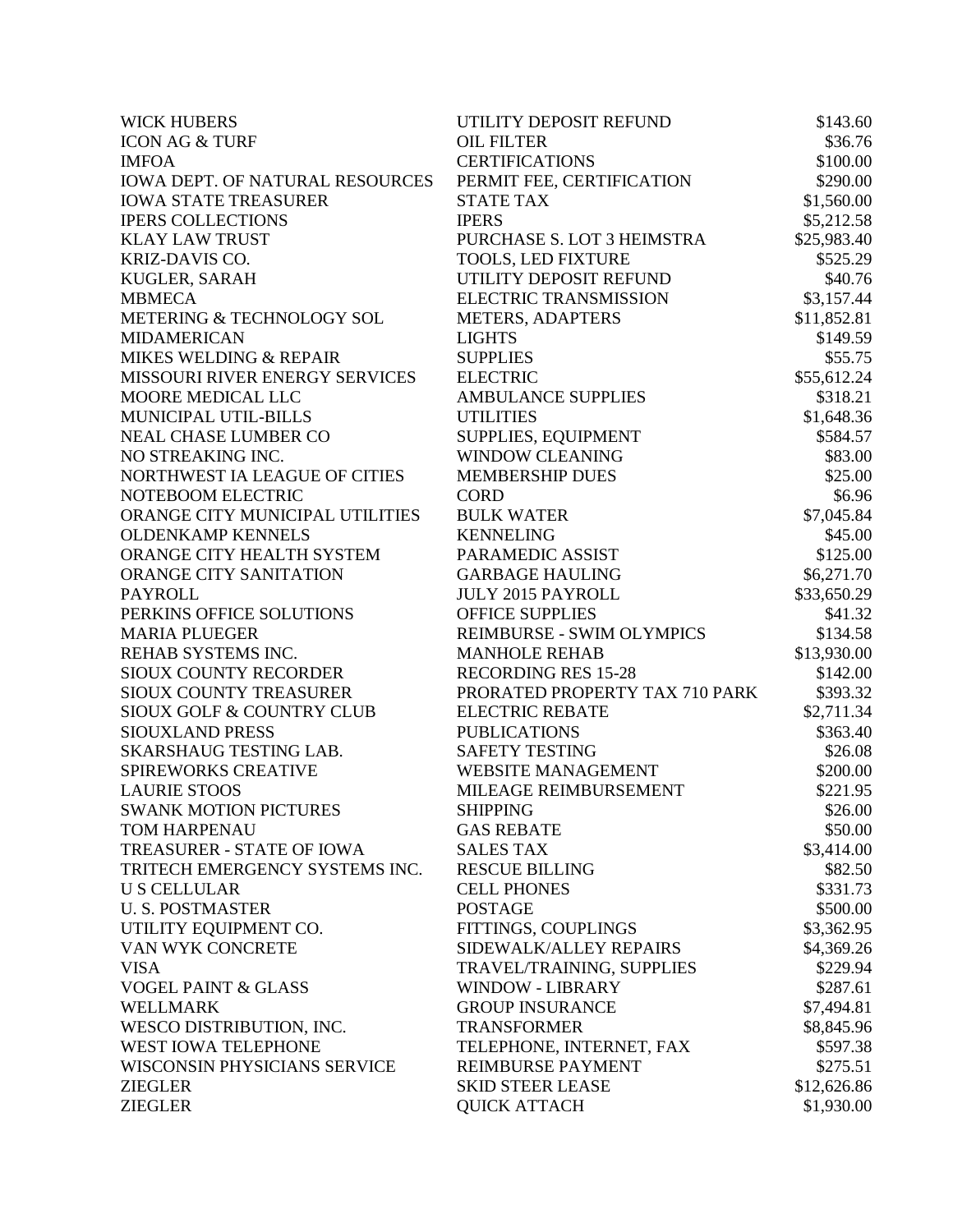**CHAMBER:** Todd Vande Griend, Alton Chamber President, has been approached by local business owners to put up Alton signs on Highway 60. Vande Griend presented the Council with possible locations and costs. It was the consensus of the Council to explore possible options and cost sharing with the Chamber.

Vande Griend left at 6:30 PM.

**ELECTRIC UTILITY:** Oltmans led a discussion regarding the existing arrangements with MBMECA and NIPCO that provide transmission capacity for the delivery of electricity to Alton, and the need to terminate such agreements as those facilities are transferred to the functional control of the Southwest Power Pool regional transmission operator. The form of the Agreement Approving Termination of Agreements Related to Transmission Capacity for Missouri Basin Municipal Electric Cooperative Association was reviewed. Oltmans informed the Council that in order to effect the terminations, it is necessary to approve the form of the agreements, to set a hearing for final discussion and approval of the agreements, and to publish notice of such hearing.

Motion by Schutt and second by Bengard to approve the Form of Termination of NIPCO/ Missouri Basin Municipal Electric Cooperative Association (MBMECA) Transmission Agreement. Ayes 5

Motion by Zenor and second by Vande Griend to approve Form of Termination of Missouri Basin Municipal Electric Cooperative Association (MBMECA) and Participating Municipal Member Agreement. Ayes 5

Motion by Kleinhesselink and second by Bengard to set public hearing to Terminate Missouri Basin Municipal Electric Cooperative Association (MBMECA) Agreements. Ayes 5

**STREETS:** The Council reviewed the Junction Road paving bids. DGR estimated the cost to be \$16,000.

Motion by Kleinhesselink and second by Zenor to approve the low bid from Jellema construction for paving Junction Road. Ayes 5

Motion by Schutt and second by Vande Griend to approve the purchase of concrete for \$4,000 to pave  $11<sup>th</sup>$  St east of  $2<sup>nd</sup>$  Ave. Ayes 5

**PROPERTY PURCHASE:** Oltmans was approached by a property owner about the City purchasing several lots and trailers from him on Park St.

It was the consensus of the Council that the prices were too high, and to decline the offer.

Tom Kiernan, Patty Konz, John Kiernan, Jared Kiernan arrived at 6:55PM.

**BUSINESS RECOGNITION:** Mayor Minten addressed the Kiernan family and thanked them for the 80 years of service Community Bank has provided the citizens of Alton.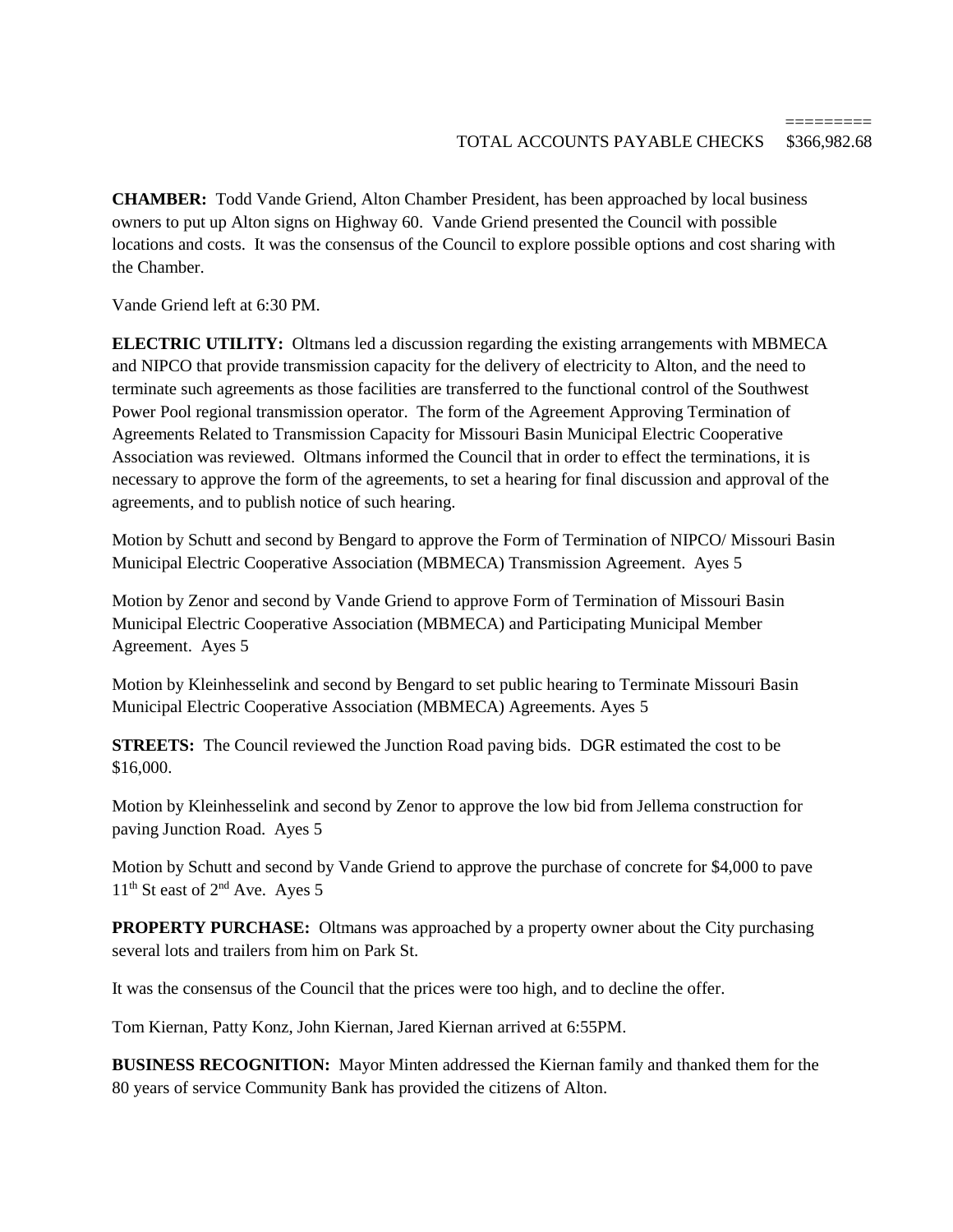#### **RESOLUTION 15-34 "A RESOLUTION TO RECOGNIZE COMMUNITY BANK FOR THEIR 80TH ANNIVERSARY AND THE BENEFITS THEY PROVIDED THE CITIZENS OF ALTON,**

**IOWA"** was introduced and moved for adoption by Council Member Kleinhesselink. Schutt seconded the motion to adopt.

Upon roll call vote, the following was recorded: Ayes: Bengard, Kleinhesselink, Schutt, Vande Griend, Zenor Nays: None Absent: None Whereupon the Mayor declared the Resolution duly adopted.

Kiernan, Konz, Kiernan, and Kiernan left at 7:00PM.

## **VICIOUS DOGS:**

# **ORDINANCE 719 "AN ORDINANCE AMENDING THE CODE OF ORDINANCES OF THE CITY OF ALTON, IOWA, BY REPEALING TITLE III, CHAPTER 3, ARTICLE 10, IN ITS**

**ENTIRETY"** was introduced and moved for adoption by Council Member Bengard. Vande Griend seconded the motion. The Mayor put the question upon the motion, and the roll being called, the vote thereon was as follows:

Ayes: Bengard, Kleinhesselink, Schutt, Vande Griend and Zenor Nays: None

Whereupon the Mayor declared the motion carried and said proposed ordinance was given first vote for passage and placed on file before the Council for the second time.

Murray Anderson and Andrew Driesen arrived at 6:30 PM.

**ALLEY VACATION:** Murray Anderson and Andrew Driesen spoke to the Council about vacating the remaining alley of Block 21 so they can maintain the alley.

Motion by Bengard and second by Schutt to proceed with legal process of vacating the alley of Block 21. Ayes 5

Anderson and Driesen left the meeting at 6:37 PM.

**DOT STREET FINANCE REPORT:** Oltmans presented the Council with a copy of the Street Finance Report.

**RESOLUTION 15-37: "A RESOLUTION OF THE CITY COUNCIL OF ALTON, IOWA APPROVING THE 2014-2015 STREET FINANCE REPORT"** was introduced and moved for adoption by Council Member Schutt. Kleinhesselink seconded the motion to adopt.

Upon roll call vote, the following was recorded: Ayes: Bengard, Kleinhesselink, Schutt, Vande Griend, Zenor Nays: None Absent: None Whereupon the Mayor declared the Resolution duly adopted.